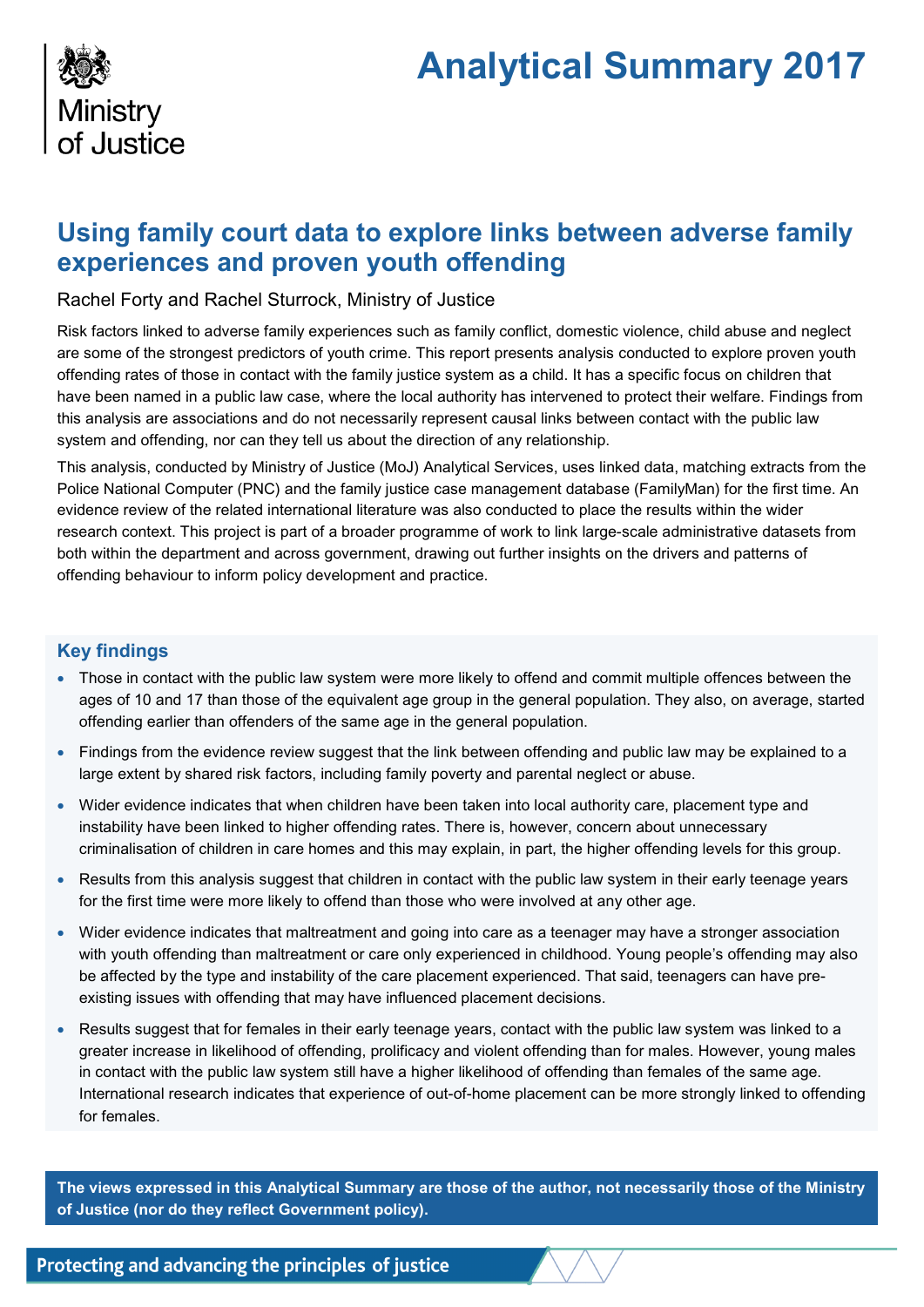## **Introduction and background**

This report presents results from the first analysis of linked family court and proven offending data. It is intended to make a contribution to existing evidence about the extent to which adverse family experiences such as child abuse and neglect, and the experience of the family justice system are associated with the likelihood of offending.

The family justice system deals with issues that arise following the breakdown of families, parenting and relationships. This includes divorce, adoption, domestic violence orders, private law (relating to parental disputes concerning the upbringing of children), and public law where a local authority uses a legal intervention to protect the welfare of a child (the process by which a child enters the care system).

There is extensive research indicating that adverse family experiences, which may lead to young people being taken into local authority care, are associated with an increased risk of youth antisocial behaviour and offending (see for example, Farrington & Welsh, 2007; Leschied et al, 2007; Ryan & Testa, 2005). Studies also show that age and gender are important mediating factors in this relationship, and are particularly important when it comes to experiences of the care system. This analysis aims to further our understanding of the overlap between welfare and youth justice cohorts and findings must be considered in light of the caveats set out below (see Approach section).

The analysis for this report suggests that there is a stronger relationship between the public law system and offending than for other case types (e.g. private law or divorce), so this association is the focus of this paper. Published figures also indicate that there are high rates of proven offending amongst those in local authority care (children in care are five times more likely to offend than the general population)<sup>[1](#page-1-0)</sup> (DfE, 2015).

# **Approach**

This report focuses on proven offending between the ages of 10 and 17, which is dealt with by the youth justice system.<sup>[2](#page-1-1)</sup> The analysis assessed offending patterns for children and young people named in public law cases when compared to the equivalent cohort of young people in the general population in England and Wales. Findings from an evidence review of the related international literature are also included to place the results within the wider research context.

Two administrative databases, held by the MoJ, were used for the analysis. The family justice case management system (FamilyMan) contains administrative information on public law cases, private law cases, domestic violence orders, adoption and divorce. This was linked to an extract from the Police National Computer (PNC) dataset, also held by MoJ, which contains all proven offending data for those that have a police recorded offence since 2000. Proven offending refers to offences recorded in the PNC that result in a youth reprimand, final warning or caution, $3$  as well as those resulting in a conviction. The data may not represent the full picture of crime as it only includes incidents recorded by the police.

The majority of public law cases (two thirds) recorded in FamilyMan involve an application for a care order placing a child in the care of a designated local authority. The remainder tend to be applications for supervision orders for supervision by a local authority and emergency protection orders (EPO) where a young person is immediately moved to a place of safety. For this analysis, information was not available on the outcomes of family justice cases (see Interpreting findings, below).

The following cohorts were used to assess the relationship between offending and the public law system (see Appendix 1 for more details).

<span id="page-1-2"></span>• **10–17 PL cohort:** those born in 1990–1992 who were named as a child in a public law case aged 10–17, enabling an assessment of proven offending between the ages  $10-21$  (7,581 records  $-3,883$ female, 3,676 male).[4](#page-1-1)

 $\overline{a}$ 

<span id="page-1-0"></span>Proven offending by children who are aged 10 or over who have been looked after continuously for at least 12 months as at 31

<span id="page-1-1"></span>March. General population estimates are based on data from 2014. The youth justice system, in England and Wales, is a distinct justice system that prosecutes and convicts persons 10–17 years of age who commit criminal offences. The principal aim is to prevent offending by children and young people. The youth justice system also includes a separate Youth Court with specially trained magistrates and different sentencing powers. There is also a separate sentencing framework recognising that young people are different to adults with an emphasis on restoration and rehabilitation.

Reprimands and final warnings were replaced by youth cautions for all 10–17 year olds from 8 April 2013 and youth conditional cautions were made available for all 10–17 year olds also from 8 April 2013.

<sup>&</sup>lt;sup>4</sup> The number of records for males and females do not add up to the total as there were a small number of individuals with no gender recorded. This figure also includes some duplicated IDs which were removed prior to analysis.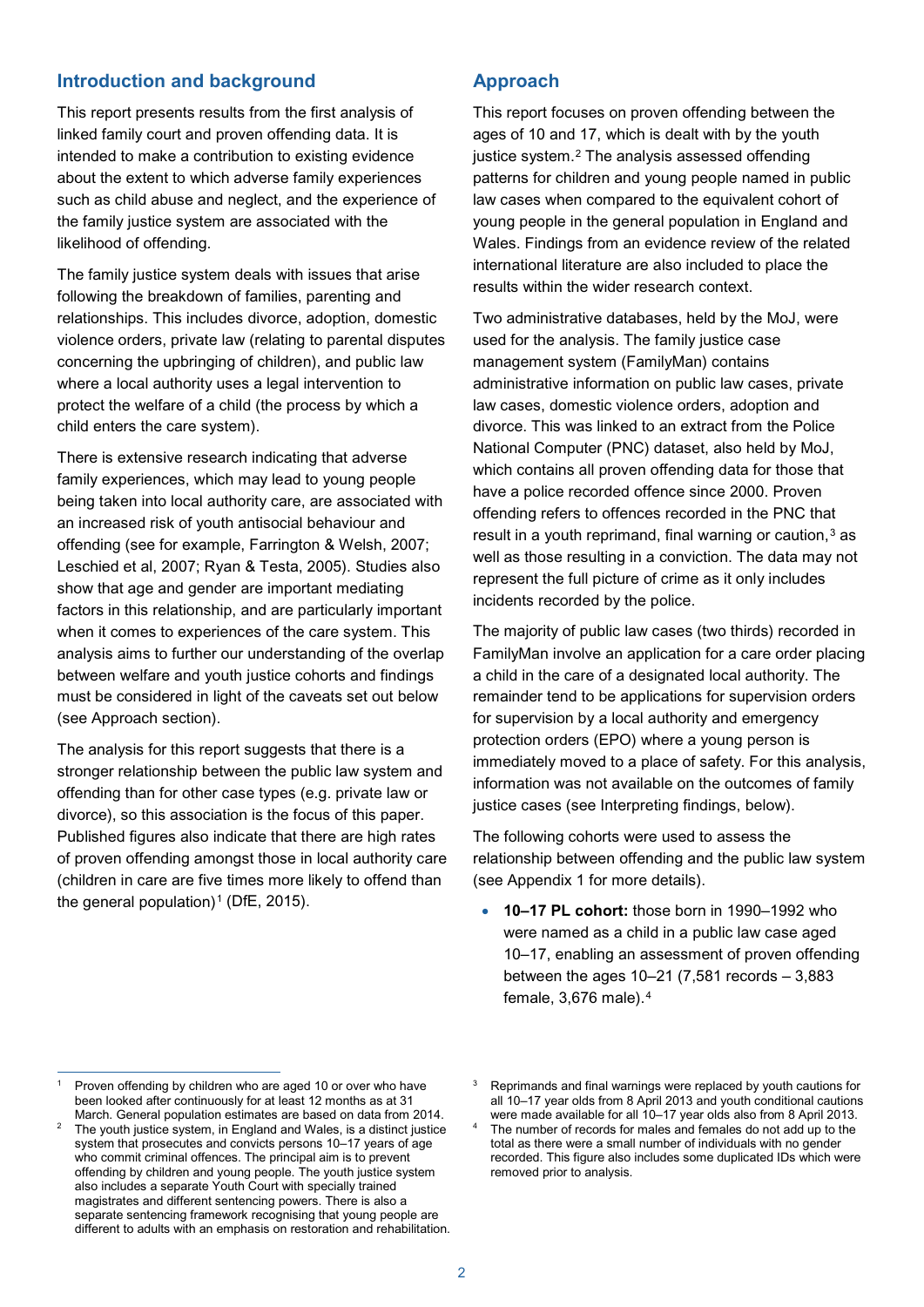• **3–14 PL cohort:** those born in 1997–1999 who were named as a child in a public law case aged 3– 14, facilitating an analysis of those who were named in a public law case aged 3–14 and their offending between the ages 10–14 (23,072 records – 11,401 female, 11,643 male). [44](#page-1-2)

Throughout this document 'general population' refers to the equivalent cohort in the general population for the public law cohort presented. The term 'increased likelihood of offending' refers to how many times more likely an individual is to commit a proven offence compared to their equivalent cohort in the general population.

#### **Interpreting findings:**

- Data collection in FamilyMan started in 2000 (and the case management system was not used in all Family Courts until 2006); therefore, the analysis focused on those children that were named in a public law case age three and over, as those under the age of three are not yet old enough for a comprehensive assessment of their offending patterns to be undertaken (see for example Figure A5).
- The analysis focuses only on those who were named as a child in a public law case and does not look at outcomes of these cases as this information is not recorded in FamilyMan. Where 'contact with the public law system' is mentioned, this indicates the individual was named in a public law case. It is important to note that whilst the evidence review draws on studies that aim to assess the association between offending behaviour and the care system, some of the young people included in this analysis may never have entered the care system.
- The analysis can determine associations between an increased likelihood of proven offending and

being named in a public law case. These associations do not, however, necessarily represent causal links between interaction with the public law system and offending behaviour and cannot tell us about the direction of the relationship.

Further details about the methodology adopted for this study and how to interpret the results are set out in Appendix 1.

# **Findings**

#### **Overall rates of proven offending**

*Children who were named in a public law case had a higher rate of proven youth offending than the general population, and the highest rate of offending when compared to children experiencing other family justice case types.*

This section focuses on young people who were aged 10–17 when they were named in a public law case (the 10–17 PL cohort). The analysis indicated that this group was associated with a higher rate of proven youth offending in comparison to the general population. These individuals were more likely to offend, more likely to be prolific offenders, and more likely to engage in violent crime. They were also likely to start offending at a younger age than offenders in the general population.

The analysis first focused on the **likelihood of committing one or more proven youth offences, compared across family justice case types** (e.g. divorce, domestic violence, private law). For all cohorts analysed, those individuals named in public law cases were more likely to offend and also to have committed more offences, on average,<sup>[5](#page-2-0)</sup> than those named in any other family justice case type (see Figure 1).

<span id="page-2-0"></span>Figure 1 shows the cumulative average to demonstrate the strength of the association over time.  $\overline{5}$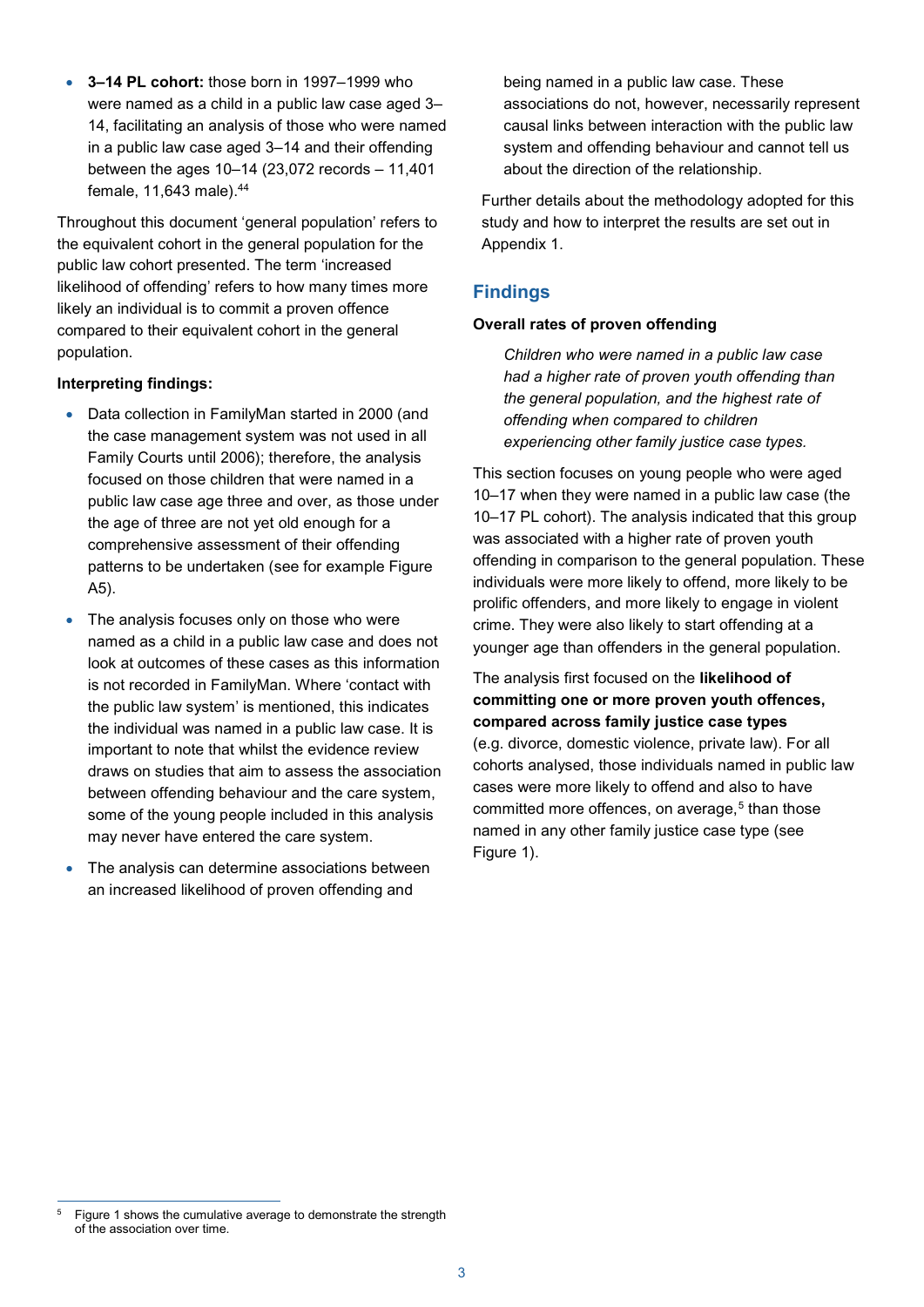

Given this finding, this report focuses specifically on the public law group.

Among those young people who were in contact with the public law system, the analysis assessed their **likelihood of youth offending in comparison to the general population**. Results suggested that individuals who were in contact with the public law system aged 10–17 (the 10–17 PL cohort):

- were 2.9 times more likely to have offended between the ages of 10 and 17 than the general population; and
- 39% of individuals had committed one or more proven offences by the age of 17.

The same cohort also committed **more offences on average** than the general population. Figure 1 shows the cumulative average number of youth offences. Between the ages of 10 and 17, this cohort:

- committed, on average, 2.5 proven offences, whereas the general population committed 0.3; and
- 8% committed 10 or more proven offences. As such, they were 19.2 times more likely to commit 10 or more offences between the ages of 10 and 17 than the general population.

This cohort was also 4.6 times more likely to commit a **violence against the person** offence between the ages of 10 and 17 than the general population. The increase in this specific offence type exceeds the increase in likelihood of overall offending of 2.9.

The 10–17 PL cohort also had an **earlier onset of proven youth offending**. Of those who offended between the ages of 10 and 17, the most common age of first offence was 13, compared to 15 in the general population.[6](#page-3-0) Analysis of this public law cohort showed that, between the ages of 10 and 14, when compared to the general population, they were:

- 4.3 times more likely to commit a proven offence (compared to 2.9 for offences between the ages of 10 and 17 and 2.3 between the ages of 10 and 21); and
- 9.2 times more likely to commit more than one offence (compared to 5.1 for offences between the ages of 10 and 17 and 3.8 between the ages of 10 and 21).

#### **Findings from the evidence review**

*Shared risk factors may explain why children in contact with the public law system can have an elevated risk of offending.*

The association between public law and offending may be explained to a large extent by shared risk factors. Young people going through public law cases are likely to come from high risk family backgrounds affected by poverty, abuse and deprivation (Schofield et al, 2012). Research by MoJ, for example, showed that the most common reasons for care or emergency protection orders in England and Wales were neglect (53%) and physical abuse (33%). In addition, emotional abuse was a reason in just over a fifth (22%) of cases and child

<span id="page-3-0"></span><sup>6</sup> The median and mean for this cohort were also 13. The general population median and mean were 15 and 14 respectively.  $\overline{a}$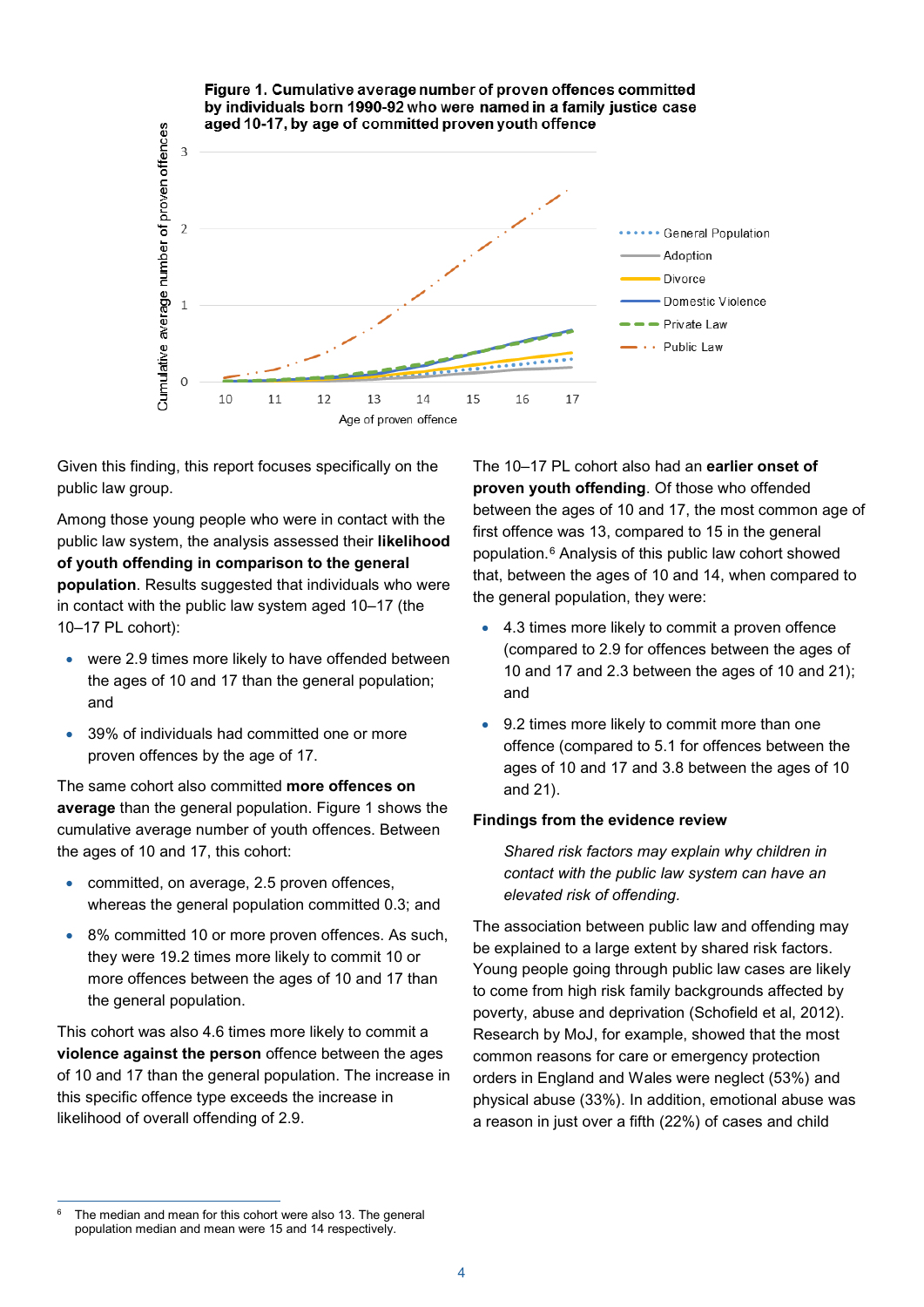sexual abuse was cited in 9% of cases (Cassidy & Davey, 2011).

Neglect and abuse are also associated with a higher risk of young people becoming involved in antisocial behaviour and crime (see for example, Farrington & Welsh, 2007; Leschied et al, 2007). A series of longitudinal studies using a sample of over 1,000 individuals in the US showed that, at age 33, those who had been abused or neglected as children had a higher risk of arrest for non-violent (55%) and violent crime (96%) (Widom, 2003; Widom & White, 1997). Similar studies from the UK support these results. For example, findings from the Cambridge Study in Delinquent Development (a longitudinal study of 411 South London boys) showed that, at age 8–10, cruel, passive or neglectful parenting were key predictors of later youth offending (Farrington, 2003).

International research also indicates that those offenders who are prolific, persistent and start their offending behaviour early are more likely to have experienced family-related risk factors than those who offend only in adolescence (Moffitt, 1993). These findings provide a useful context within which to understand the offending trajectories of those in contact with the public law system.

*Local authority care placements may be linked to increases in young people's risk of youth offending, although the driver for this is unclear.*

When children have been taken into local authority care, placement type and instability have been linked to higher offending rates. A longitudinal study with a sample of 18,676 individuals from the US found that, whilst victims of maltreatment were more likely to offend, the experience of being placed into out-of-home care was also an important factor (Ryan & Testa, 2005). Negative outcomes are consistently linked to placement instability in studies from the US and UK. Young people who move into multiple different placements and, hence, may not develop a secure and sustained relationship with carers, tend to offend more than those who experience more stable placements (Ryan & Testa, 2005; Baskin & Sommers, 2011; Darker et al, 2008; Jonson-Reid, 2004; Ryan et al, 2007; Sinclair, 2007).

There are particular concerns around the criminalisation of young people in children's homes. These individuals have been found in studies to be more likely to be involved with the youth justice system than those in other types of placement (Prison Reform Trust, 2016; Howard League,

<span id="page-4-0"></span>If an individual is a named child in more than one public law case then their first contact refers to the first time the child was named in a public law case within their age cohort.  $\overline{a}$ 

2016). A recent report from the Howard League for Penal reform indicated that 13–15 year olds in children's homes were six times as likely to have a proven offence as those in other placements. There is some evidence that indicates this may, in part, be due to the increased likelihood of police involvement in minor incidents that take place in a children's home compared to how similar incidents are typically treated within the family home (Shaw, 2014; HoC Justice Committee, 2013).

## **Age of contact with the public law system**

*Children who were first in contact with the public law system in their early teenage years were more likely to commit a youth offence than those involved at any other age.*

The analysis indicated that the age at which a child was in contact with the public law system had an effect on their likelihood of committing a proven youth offence. Up to a peak at age 14, an increase in age at first contact with the public law system was associated with a broad increase in likelihood of offending.

Figure 2 shows the proportion of children who were in contact with the public law system between the ages of 3–14 (3–14 PL cohort) who offended aged 10–14, by their age at first contact with the public law system.[7](#page-4-0) The results show that:

- **among those aged 3–4 years at first contact:** 5% committed an offence (2.4 times more than the general population); and
- **among those aged 13–14 years at first contact:**  17% committed an offence (8.2 times more than the general population).

Figure 3 focuses on those young people who were older when in contact with the public law system (10–17 PL cohort) and assesses their offending between the ages of 10 and 17. Among this group, the proportion who offended broadly increased with age of contact with the public law system until the age of 14 and then declined.

#### **Findings from the evidence review**

*Experiencing maltreatment or going into care as a teenager may be linked to higher risk of youth offending than maltreatment or care as a younger child.*

Research indicates that maltreatment in early childhood (such as abuse or neglect) is associated with negative outcomes later in life (Allen, 2011). There is some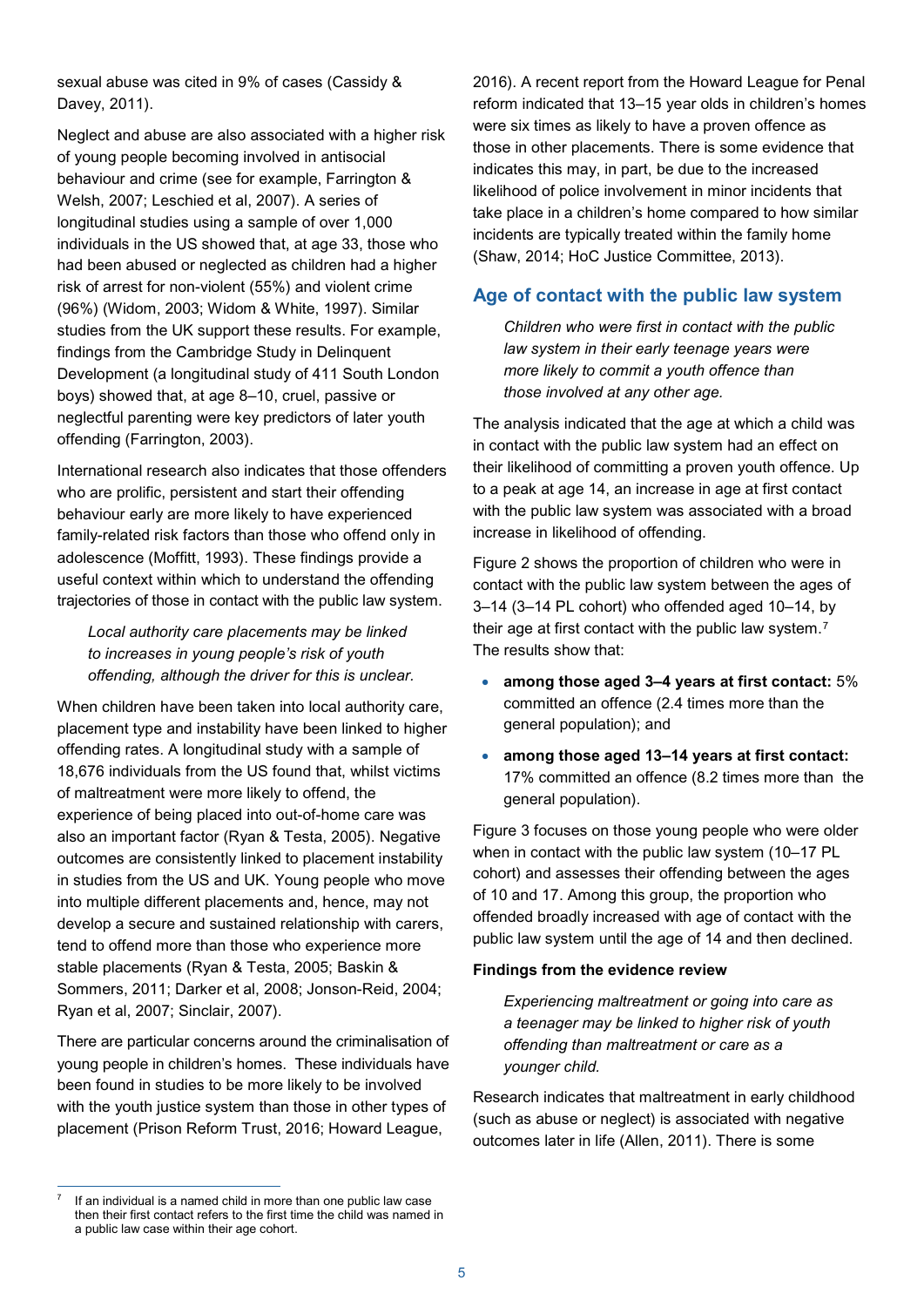evidence, however, based on international research that suggests maltreatment in childhood is not as strongly associated with offending as maltreatment in adolescence. Research from the US, using a sample of 1,000 children from the longitudinal Rochester Youth

Development Study, found no relationship between maltreatment that occurred only in childhood and either arrest or self-reported delinquency (Ireland et al, 2002).



Figure 2. Proportion of children born 1997-1999 and named in a public law case aged 3-14 who offended between ages of 10-14, by age of first contact with the public law system

Note: Age of those individuals named in a public law case were banded due to relatively small sample sizes



Figure 3. Proportion of young people born 1990-1992 and named in a public law case aged 10-17 who offended between the ages of 10-17,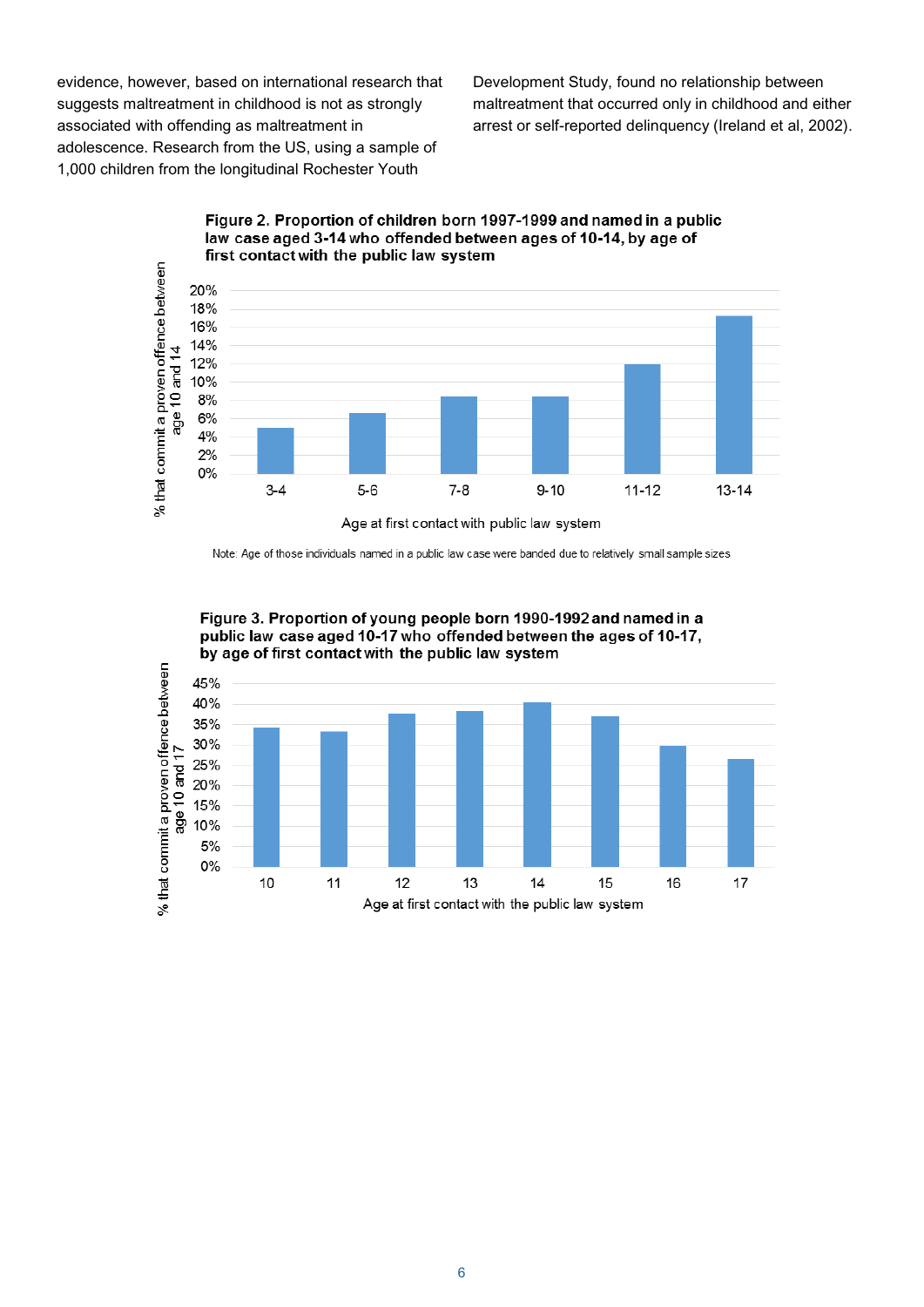

In comparison, for those maltreated only as a teenager, the odds of arrest in adolescence were 3.7 times greater than for those never maltreated.

Those young people who are taken into care as a teenager are also more likely to commit proven offences than those going into the system only at a younger age. Recent cross-sectional research from the UK on a small sample of 100 children, comparing children in care who had offended with those who had not, found that being a teenager on entry into care was associated with a higher likelihood of offending (Schofield et al, 2012). It is important to note, however, that young people going into care as a teenager may already be engaged in antisocial behaviour and offending and this may be a factor leading to their care placement (Sinclair, 2007).

Also, those going into care as a teenager may also have a different, and less stable, experience than younger children in care. Teenagers are more likely to experience care placement breakdown and instability of placements than younger children, which is consistently linked to proven offending (see for example, Ryan & Testa, 2005; Baskin & Sommers, 2011). They are also more likely to be placed in a children's home, which, as mentioned previously, have the highest rates of youth justice system involvement of all care placements.

#### **Gender and contact with the public law system**

*For females in their early teenage years, contact with the public law system was linked to a greater increase in likelihood of youth offending, prolificacy and violent offending than for males.*

When breaking the data down by gender, age of contact with the public law system was found to be a more

important factor for females than males. When in contact with the public law system as a young child, gender had little effect on patterns of youth offending. However, for females in their early teenage years, contact with the public law system was linked to a greater increase in likelihood of youth offending, prolificacy and violent offending than for males.

Analysis of the 3–14 PL cohort showed that both males and females aged 3–4 at first contact with the public law system were 2.4 times more likely to offend than the general population. However, for the older, 10–17 PL cohort, contact with the public law system was associated with a greater increase in likelihood of youth offending for females than males (see Figure 4). Compared to females in the general population, females in the 10–17 PL cohort were:

- 3.8 times **more likely to commit a proven youth offence** (32% vs 8%). The equivalent figure was 2.6 for males (46% vs 18%);
- 7.6 times **more likely to commit a violence against the person offence** (8% of females in the cohort), between the ages of 10–17. The equivalent figure was 3.9 for males (13% of males in the cohort);
- 8.3 times **more likely to commit two or more proven youth offences** (21% vs 3%). The equivalent figure was 4.2 for males (35% vs 8%).

It is important to note that, in general, males offend more than females. This was also found to be true in this study. Females in the 10–17 PL cohort were, however, 1.8 times more likely to offend than males in this age group in the general population.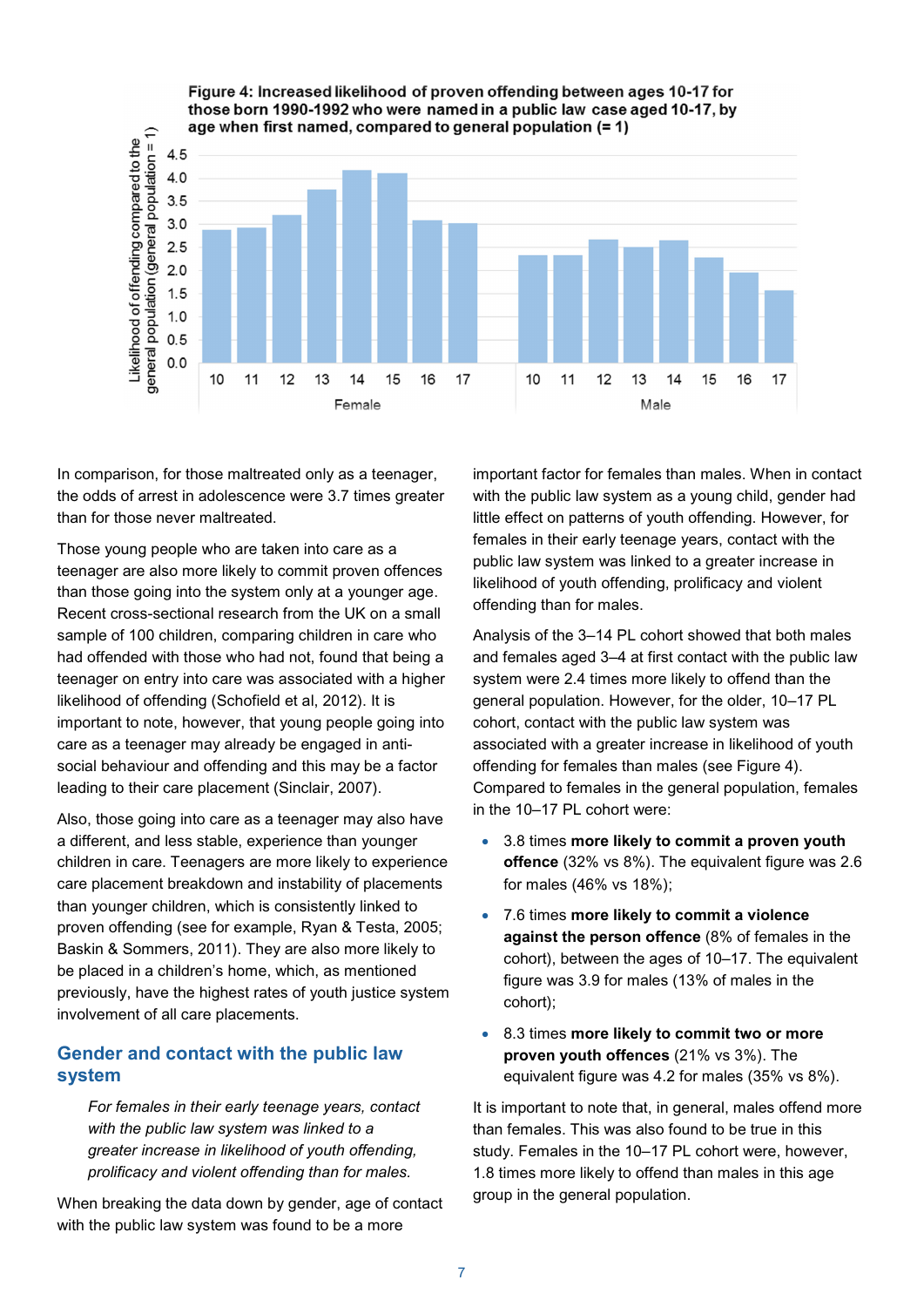#### **Findings from the evidence review**

*Care placements may be more strongly linked to proven youth offending for females than males.*

International evidence indicates that experiencing child welfare services can have a disproportionate effect on females. A US study by Jonson-Reid (2000) used official records for 159,539 children who had been the subject of reports linked to abuse or neglect. They found that care placements were linked to higher rates of offending for females than for males. Another study by Ryan and Testa (2005) analysed official records on child maltreatment and offending for over 18,000 children in the US. They found that for males in care placements, the experience of instability was a stronger predictor of offending; whereas for females, the experience of the placement itself was a more important factor than instability.

In addition to the experience of child welfare services, the impact of child maltreatment on future offending may differ by gender. Research from the US, using a sample of over 1,000 individuals, found that maltreatment was more strongly linked to violent offending for females than males (Widom & White, 1997).

Findings on the association between gender and maltreatment, however, are mixed and there are a number of large-scale, international, longitudinal studies that have not found maltreatment to have a different effect on girls in terms of their likelihood of offending (Mersky & Reynolds, 2007; Topitzes et al, 2012; Wilson et al, 2009). It is, however, important to note that the small number of girls who offend can make it challenging to conduct robust analysis and, hence, findings for females should be treated with a degree of caution.

#### **Conclusion**

This analysis uses linked data, matching extracts from the PNC and FamilyMan for the first time. Findings indicate an association between contact with the family courts as a child or young person and an increased likelihood of proven offending. They should be considered in light of the limitations set out above and do not necessarily represent causal links between interaction with the public law system and offending behaviour, nor can the analysis tell us about the direction of the relationship.

The analysis points to the importance of early years preventative approaches. Consideration could also be given to more joint working between the family and youth justice systems. Also, given the suggested importance of gender and age when in contact with the public law

system, it is likely that those in contact with the public law system in their early teenage years may benefit from targeted support and intervention around their offending, particularly females.

#### **References**

Allen, G. (2011) *Early Intervention. The next steps*. Department for Work and Pensions and Cabinet Office.

Baskin, D. R., & Sommers, I. (2011) Child maltreatment, placement strategies, and delinquency. *American Journal of Criminal Justice*, 36(2), 106–119.

Cassidy, D., & Davey, S. (2011) Family Justice Children's Proceedings–Review of Public and Private Law Case Files in England and Wales. *Ministry of Justice Research Summary*, 5(11).

Darker, I., Ward, H., & Caulfield, L. (2008) An analysis of offending by young people looked after by local authorities. *Youth Justice*, 8(2), 134–148.

Department for Education (2015): https://www.gov.uk/government/uploads/system/uploads/ attachment\_data/file/483718/SFR34\_2015\_Text\_Additio nalTables.pdf

Farrington, D. P. (2003) Key results from the first forty years of the Cambridge study in delinquent development. In Thornberry, T. P., & Krohn, M. D., (Eds.), *Taking stock of delinquency* (pp. 137–183). Springer Us.

Farrington, D. P., & Welsh, B. C. (2007) Saving children from a life of crime: *Early risk factors and effective interventions*. Oxford University Press.

House of Commons Justice Committee (2013) *Youth Justice: Seventh Report of Session 2012–13.* http://www.publications.parliament.uk/pa/cm201213/cms elect/cmjust/339/339.pdf

Howard League for Penal Reform (2016) *Criminal Care: Children's Homes and Criminalising children.* London. Howard League.

Ireland, T. O., Smith, C. A., & Thornberry, T. P. (2002) Developmental issues in the impact of child maltreatment on later delinquency and drug use. *Criminology,* 40(2), 359–400.

Jonson-Reid, M. (2004) Child welfare services and delinquency: The need to know more. *Child Welfare,* 83(2), 157.

Jonson-Reid, M., & Barth, R. P. (2000) From placement to prison: The path to adolescent incarceration from child welfare supervised foster or group care. *Children and Youth Services Review,* 22(7), 493–516.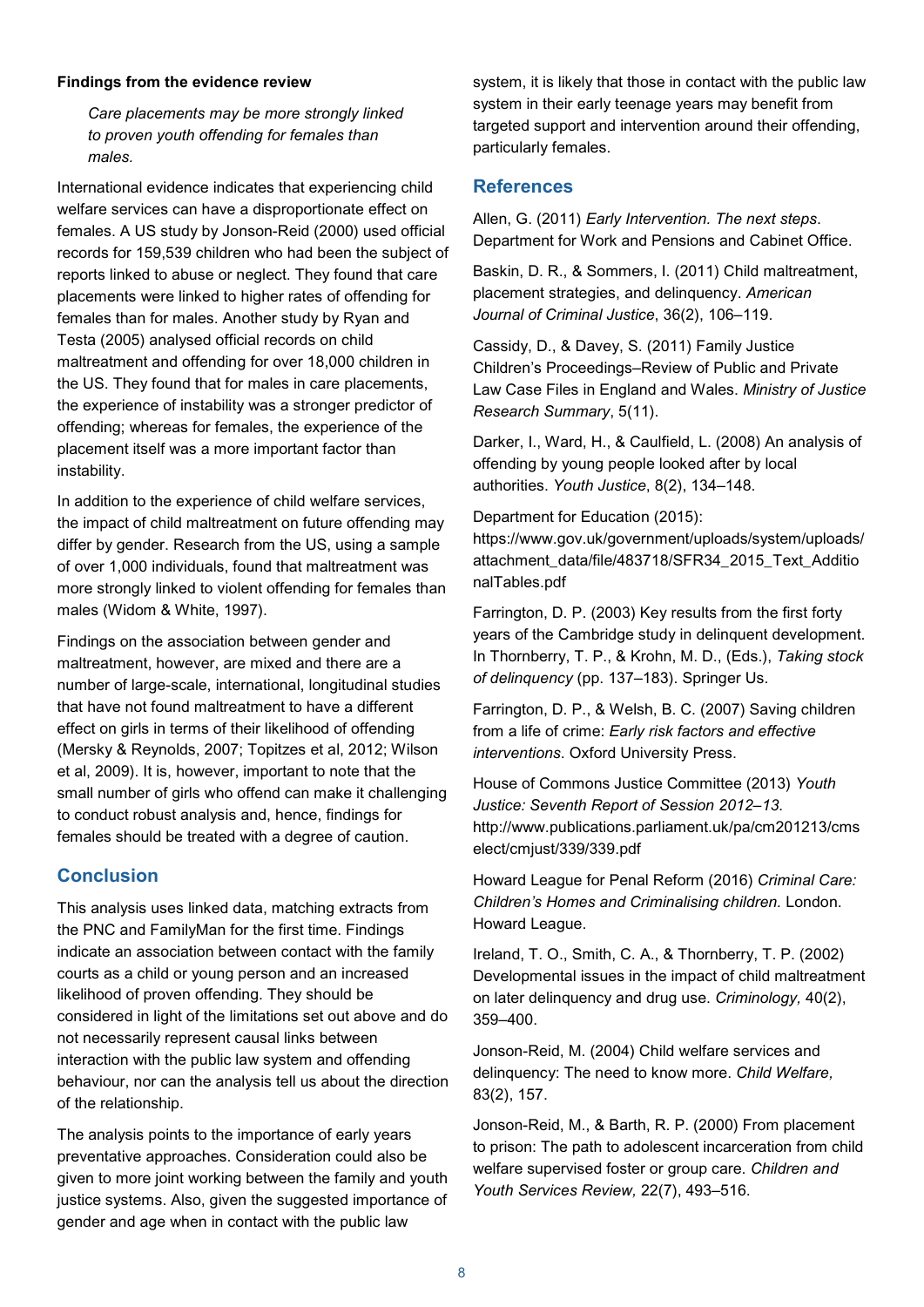Leschied, A., Chiodo, D., Nowicki, E., & Rodger, S. (2008) Childhood Predictors of Adult Criminality: A Meta-Analysis Drawn from the Prospective Longitudinal Literature 1. *Canadian Journal of Criminology and Criminal Justice,* 50(4), 435–467.

Mersky, J. P., & Reynolds, A. J. (2007) Child maltreatment and violent delinquency: Disentangling main effects and subgroup effects. *Child maltreatment,* 12(3), 246–258.

Moffitt, T. E. (1993) Adolescence-limited and life-coursepersistent antisocial behavior: a developmental taxonomy. *Psychological review,* 100(4), 674.

Prison Reform Trust (2016) *In Care, out of trouble.* An independent review by Lord Laming; London. PRT.

Ryan, J. P., & Testa, M. F. (2005) Child maltreatment and juvenile delinquency: Investigating the role of placement and placement instability. *Children and Youth Services Review,* 27(3), 227–249.

Ryan, J. P., Hernandez, P. M., & Herz, D. (2007) Developmental trajectories of offending for male adolescents leaving foster care. *Social Work Research,*  31(2), 83–93.

Schofield, G., Biggart, L., Ward, E., & Larsson, B. (2012) Looked after children and offending: An exploration of risk, resilience and the role of social cognition. *Children and youth services review,* 51, 125–133.

Shaw, J. (2015) Policy, Practice and Perceptions: Exploring the Criminalisation of Children's Home Residents in England. *Youth Justice,* 1473225415617858.

Sinclair, I. (2007) *The pursuit of permanence: A study of the English care system*. Jessica Kingsley Publishers.

Topitzes, J., Mersky, J. P., & Reynolds, A. J. (2012) From child maltreatment to violent offending: An examination of mixed-gender and gender-specific models. *Journal of Interpersonal Violence,* 0886260511433510.

Widom, C. S. (2003) Understanding child maltreatment and juvenile delinquency: The research. In J. Wilig, C. S. Widom, & J. Tuell (Eds.), *Understanding child maltreatment and juvenile delinquency: From research to effective program, practice, and systematic solutions* (pp. 1–10). Washington, DC: CWLA Press.

Widom, C. S., & White, H. R. (1997) Problem behaviours in abused and neglected children grown up: Prevalence and co-occurence of substance abuse, crime and violence. *Criminal Behaviour and Mental Health,* 7, 287–310.

Widom, C. S., & White, H. R. (1997) Problem behaviours in abused and neglected children grown up: Prevalence and co-occurence of substance abuse, crime and violence. *Criminal Behaviour and Mental Health*, 7, 287– 310.

Wilson, H. W., Stover, C. S., & Berkowitz, S. J. (2009) Research Review: The relationship between childhood violence exposure and juvenile antisocial behavior: a meta‐analytic review. *Journal of Child Psychology and Psychiatry,* 50(7), 769–779.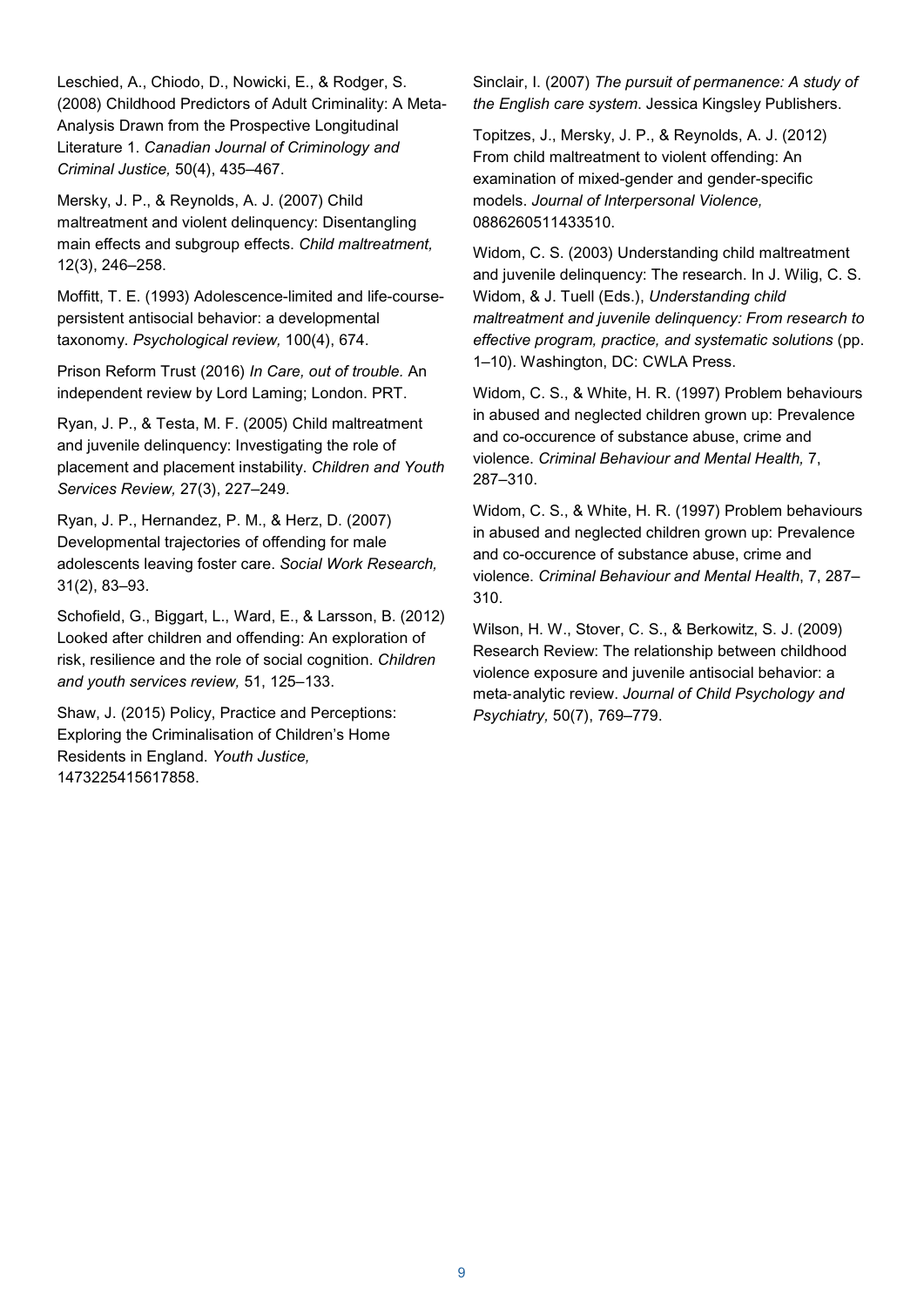# **Appendix 1: Methodology**

The analysis conducted by Ministry of Justice (MoJ) Analytical Services uses, for the first time, linked data, matching extracts from the Police National Computer (PNC) and the family justice case management database (FamilyMan). An evidence review of the related international literature was also conducted.

#### **Literature review**

Findings from an evidence review of the related international literature were included to place the results within the wider research context. Given the limited time available, a full rapid evidence assessment was not possible; therefore, a rapid, thematic (non-systematic) search of the evidence was conducted, using a limited number of research repositories and "snowball" sampling. Search terms were based on key themes, and searches were completed on google scholar, EBSCO and Proquest databases. Search terms included were ("youth offending" or "youth crime" or "juvenile delinquency") and ("domestic violence" or "child maltreatment" or "child abuse" or trauma or "care system" or "looked after" or "family justice" or "public law"), and/or gender, and/or "risk factors". Sources were assessed on the basis of the robustness of the research methodology, taking into account relevance and context of any findings.

#### **Data sources**

Two administrative databases, which are held by the MoJ, were used for this study.

- 1. The PNC extract held details of all individuals convicted or cautioned for recordable offences committed in England and Wales, including some offences committed outside England and Wales,<sup>[8](#page-9-0)</sup> taken from a snapshot from December 2015. Offences are not always immediately recorded in the PNC, so data were used between 2000 and December 2014 to ensure data quality and completeness. The quality of the information recorded on the PNC is generally assumed to be relatively high as it is an operational system on which the police depend, but analysis can reveal errors that are typical when handling administrative datasets of this scale.
- 2. FamilyMan is an administrative system used by court staff for case management purposes and contains good quality information about the progress of a case through the family courts. The extract used in this study contained the records of children named in a family justice case between 2000 and February 2016.

#### **Selecting the study cohorts**

The PNC contains all proven offending data for those that have a police recorded offence since 2000. Individuals born prior to 2000 were selected for the study cohorts to ensure that they would have reached an age such that there was at least a four year period in which they could appear within the PNC extract. Two cohorts were analysed, for each, cohort data needed to be available for all the selected individuals across the whole age range which was analysed. For example, where the youngest individuals in the cohort had a final complete year of offending data for the year in which they are 21, this was the maximum age that was analysed, despite the oldest in the cohort having a complete year of offending data for the year in which they were 23, effectively 21 was the cut-off point.

**The 10–17 PL cohort**: consists of those born 1990 to 1992 who were named as a child in a public law case aged 10– 17, enabling an assessment of proven offending between the ages 10–21. This cohort was selected to provide the longest offending history possible, as they had reached the age of criminal responsibility (age 10) in 2000. The final full year of offending data in the PNC extract available for the youngest in the cohort was at the age of 21, so offending was analysed for this cohort between the ages of 10 and 21 (see Figure A1). As the FamilyMan database had not started until they were between 8 and 10 years old, there is no data available on their contact with the public law system before this age.

<span id="page-9-0"></span><sup>8</sup> Previous offences are recorded for an individual irrespective of where the offences occurred  $\overline{a}$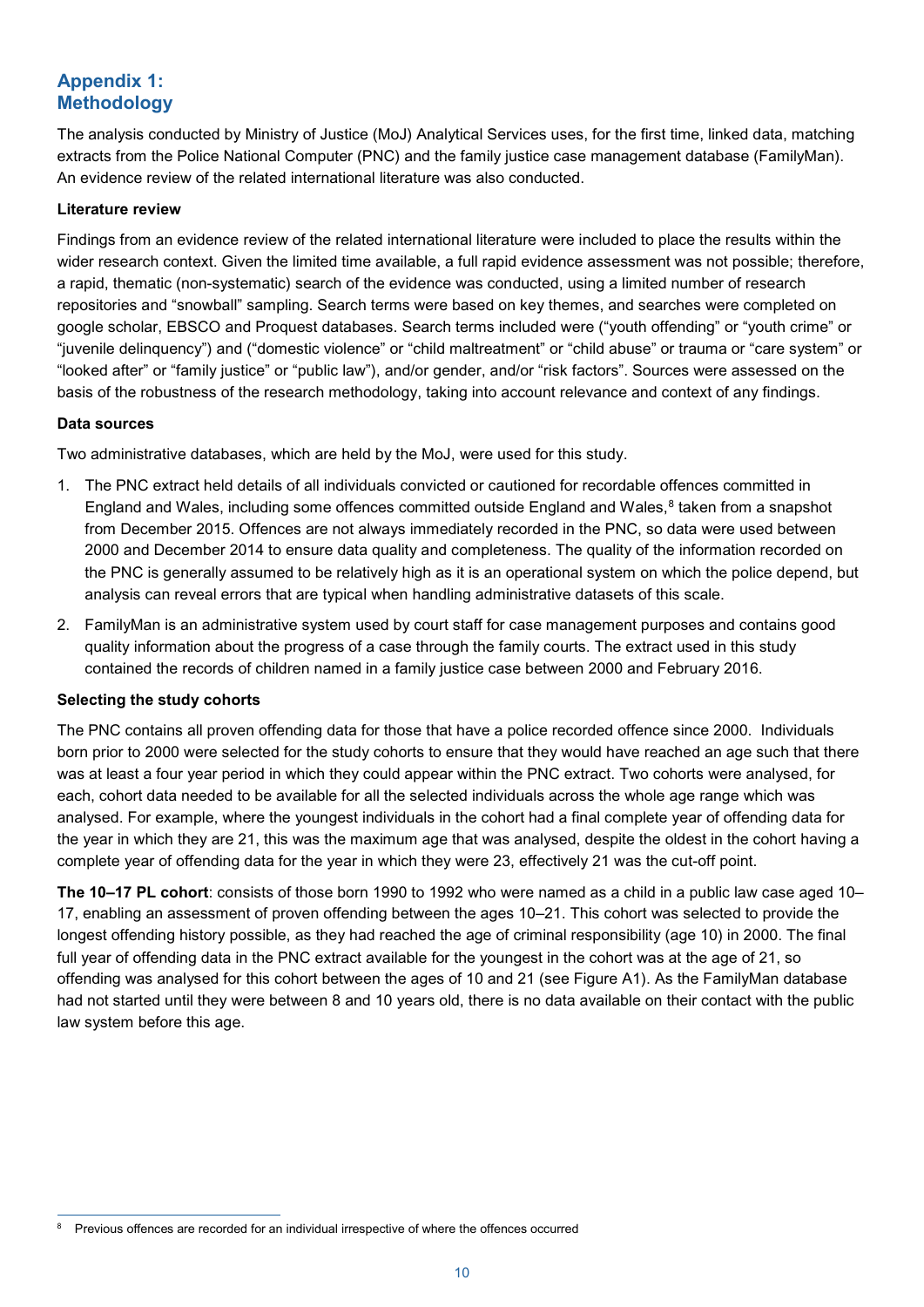# **Figure A1: 10–17 PL cohort chosen to represent individuals who have had a longer period of time in which to offend**[9](#page-10-1)

<span id="page-10-0"></span>FamilyMan data available for individuals as a named child (i.e. under 18) PNC offending data available and used (after and including the age of criminal

responsibility i.e. 10 years)

Data available but not used

|                    |          | Family man starts and PNC has comprehensive offending data |      |      |      |  |
|--------------------|----------|------------------------------------------------------------|------|------|------|--|
| 1990<br>1992       | 2000     | 2002                                                       | 2008 | 2010 | 2014 |  |
|                    | Age $10$ |                                                            |      |      |      |  |
| Oldest in cohort   | Age 10   |                                                            |      |      |      |  |
|                    | Age 8    | Age 10                                                     |      |      |      |  |
| Youngest in cohort |          | Age 10                                                     |      |      |      |  |

**The 3–14 PL cohort**: those born 1997 to 1999 were chosen to show the offending patterns of those who were named in a family justice case at a younger age (i.e. 3–14 years). The final year of offending data in our PNC extract available for the youngest individuals in the cohort was at the age of 14, so offending was analysed for this cohort between the ages of 10 and 14 (see Figure A2).

# **Figure A2: 3–14 PL cohort chosen to represent individuals named in a family case at a young age:**[9](#page-10-0)

FamilyMan data available for individuals as a named child (i.e. under 18) PNC offending data available and used (after and including the age of criminal responsibility i.e. 10 years) Data available but not used



#### **Data matching process**

Data matching is a technique used to link different data sources. Often data matching is conducted by using a data field that appears in both datasets and contains a common unique identifier for each individual. In the absence of a unique identifier that appears in both of the administrative data sources, PNC and FamilyMan data was matched using "fuzzy" data matching techniques. This meant that, for this data-share, matching rules were developed that used variables common to both data sources. The variables used were: surname, forename, middle name, date of birth, and sex.

The data were cleaned by removing symbols, identifying and separating out names and putting text fields into uppercase. Any individuals deemed unmatchable were removed. The public law cohorts were then taken from the cleaned FamilyMan dataset.

<span id="page-10-1"></span>The Ages referred to in Figure A1 and A2 refer to the age the individuals turn in the year referred to, not the age they are at the start of the year.  $\overline{a}$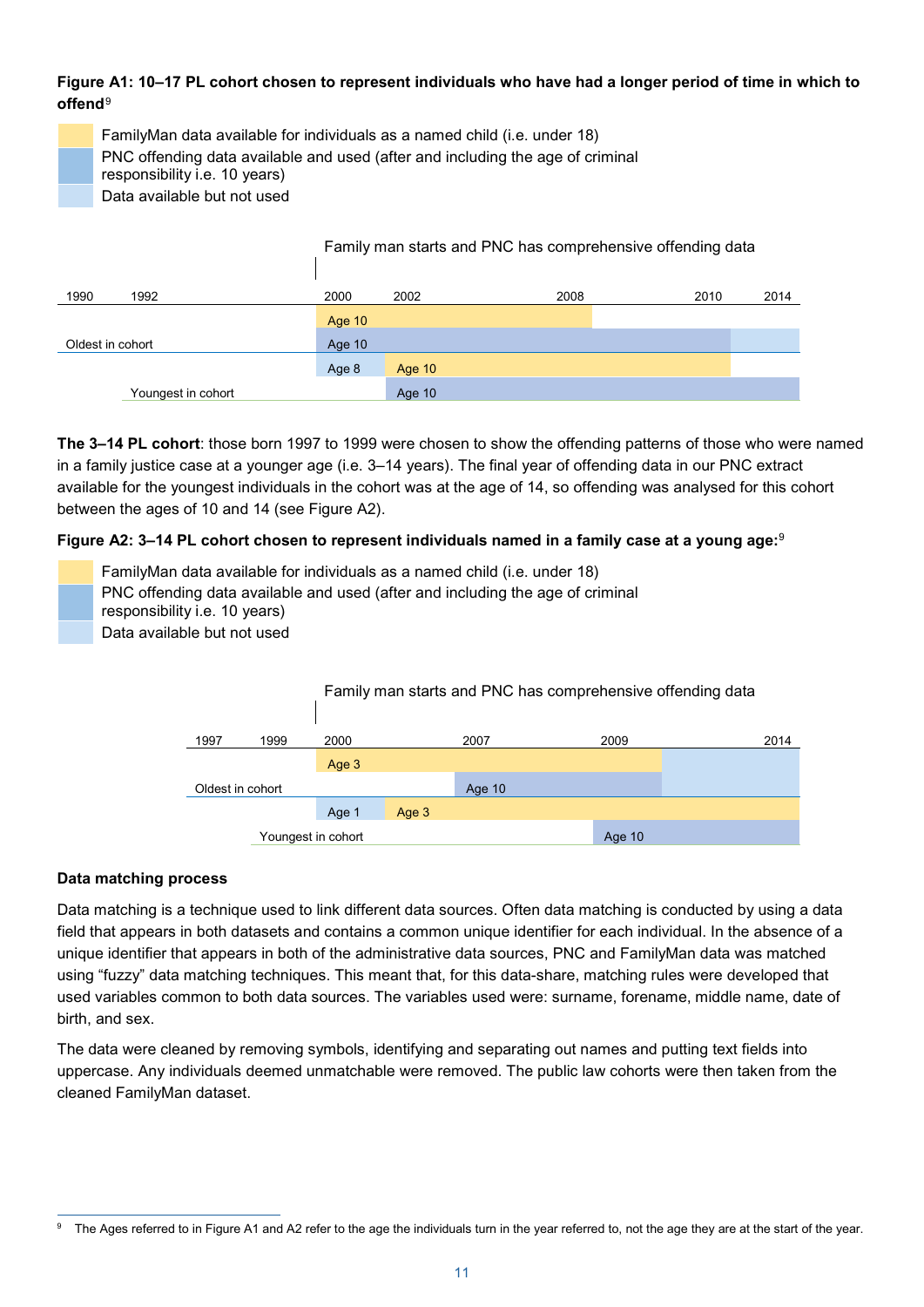Matching rules were used that included combinations of at least four of the five variables to ensure that we had confidence that the match was correct (see Table A1).[10](#page-11-0) These variables were combined into a single field. The two databases were then matched on the generated field. If two individuals were matched on a lower numbered rule (see rule column) then there was greater confidence that the match was correct. Where one individual matched to two IDs in the partner dataset, the two IDs were assumed to be the same person. This individual was given one ID to avoid double counting, thus removing duplicate IDs.

| <b>Rule</b>    | <b>Surname</b> | <b>Forename</b> | <b>Middle name</b> | Date of<br><b>Birth</b> | <b>Sex</b> | $%$ match 10–17<br><b>PL cohort</b> | $%$ match 3–14<br><b>PL cohort</b> |
|----------------|----------------|-----------------|--------------------|-------------------------|------------|-------------------------------------|------------------------------------|
|                | Surname        | Forename        | Middle name        | Do <sub>B</sub>         | Sex        | 21%                                 | 17%                                |
| $\mathbf{2}$   | Surname        | Forename        | Soundex            | DoB                     | Sex        | 1%                                  | $1\%$                              |
| 3              | Surname        | Forename        | Middle name        | DoB                     |            | 0%                                  | 0%                                 |
| 4              | Surname        | Forename        | Soundex            | DoB                     |            | 0%                                  | $0\%$                              |
| 5              | Surname        | Forename        | Not Wrong          | <b>DoB</b>              | Sex        | 76%                                 | 81%                                |
| 6              | Surname        | Soundex         | Middle name        | DoB                     | Sex        | $1\%$                               | $1\%$                              |
| $\overline{7}$ | Surname        | Soundex         | Middle name        | DoB                     |            | 0%                                  | 0%                                 |
| 8              | Soundex        | Forename        | Middle name        | <b>DoB</b>              | Sex        | $0\%$                               | 0%                                 |
| 9              | Soundex        | Forename        | Middle name        | DoB                     |            | 0%                                  | 0%                                 |
| 10             | Surname        | Middle name     | Forename           | DoB                     | Sex        | 0%                                  | 0%                                 |
| 11             | Surname        | Soundex         | Soundex            | DoB                     | Sex        | 0%                                  | 0%                                 |

#### **Table A1: Matching rules**

 $\overline{a}$ 

The matching process was subject to a quality assurance process to lower the incidence of error. More specifically there can be two types of error in data matching:

- Type I an identified but incorrect match (false positive);
- Type II an unidentified but correct match (false negative).

An ideal match process will minimise the risks for both of these types of error. In reality, it is usually the case that reducing the chances of missed matches increases the chances of false positives, and vice versa. It is generally felt that the type I error is more serious, and so steps must be taken to minimise false positives even if this loses some additional true matches. The quality assurance process included manually examining the personal details of a sample:

- of those who had data cleaned, to see if human judgement agreed or disagreed that they could attain a match; and
- of those that joined on each rule, to see if human judgement agreed or disagreed that the same person had been found.

The number of matches was expected to represent the number of offenders within the FamilyMan dataset, therefore it was not expected that all members of the FamilyMan dataset would match. The population sizes for our two cohorts at each step of the process can be seen in Figures A3 and A4 below:

<span id="page-11-0"></span> $10$  "Not wrong" in the Middle name column refers to where one or both datasets has a blank middle name. Their middle name is not therefore shown to be wrong but it is also not shown to be right. Soundex is used in fuzzy data matching and is a phonetic algorithm for indexing names by sound, as pronounced in English so that names can be matched despite minor differences in spelling.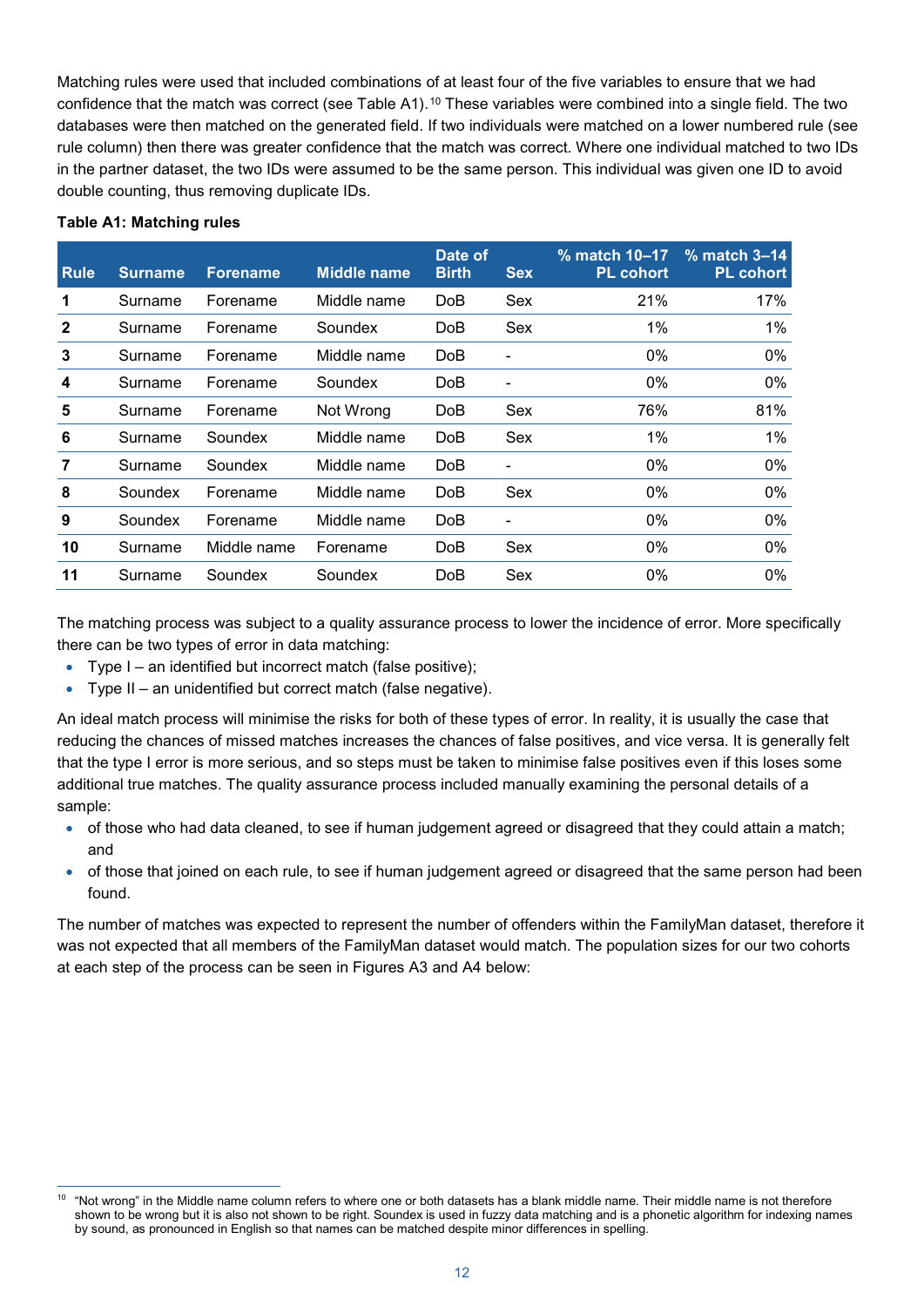





#### **Data protection**

Data Protection Act (DPA) guidance was followed for this study, including the storage and access of data as well as for the data matching process. Access to personal data was restricted to the minimum number of named MoJ analysts required for the process, all of whom hold a specific level of security clearance that is compulsory when accessing personal data held on databases such as the PNC. The matched dataset was anonymised at the earliest opportunity and contains no names or addresses of individuals but anonymised identifiers instead. The matched data is being used for research and analytical purposes only.

#### **Data analysis**

Descriptive statistics were used in this study. The two cohorts were compared to an equivalent cohort in the general population.

The year an individual is born can have an impact on their likelihood of committing a proven offence. To avoid this cohort effect, the cohorts used in the study were compared to their equivalent birth cohort in the general population. The 2013 midyear census population figures were used to estimate the total number of individuals born between 1990–1992 and 1997–1999. The PNC extract was used to identify the number of offenders in the wider birth cohort.

This approach enabled us to provide analysis of differences in the risk of offending between those who did or did not have contact with the family justice system.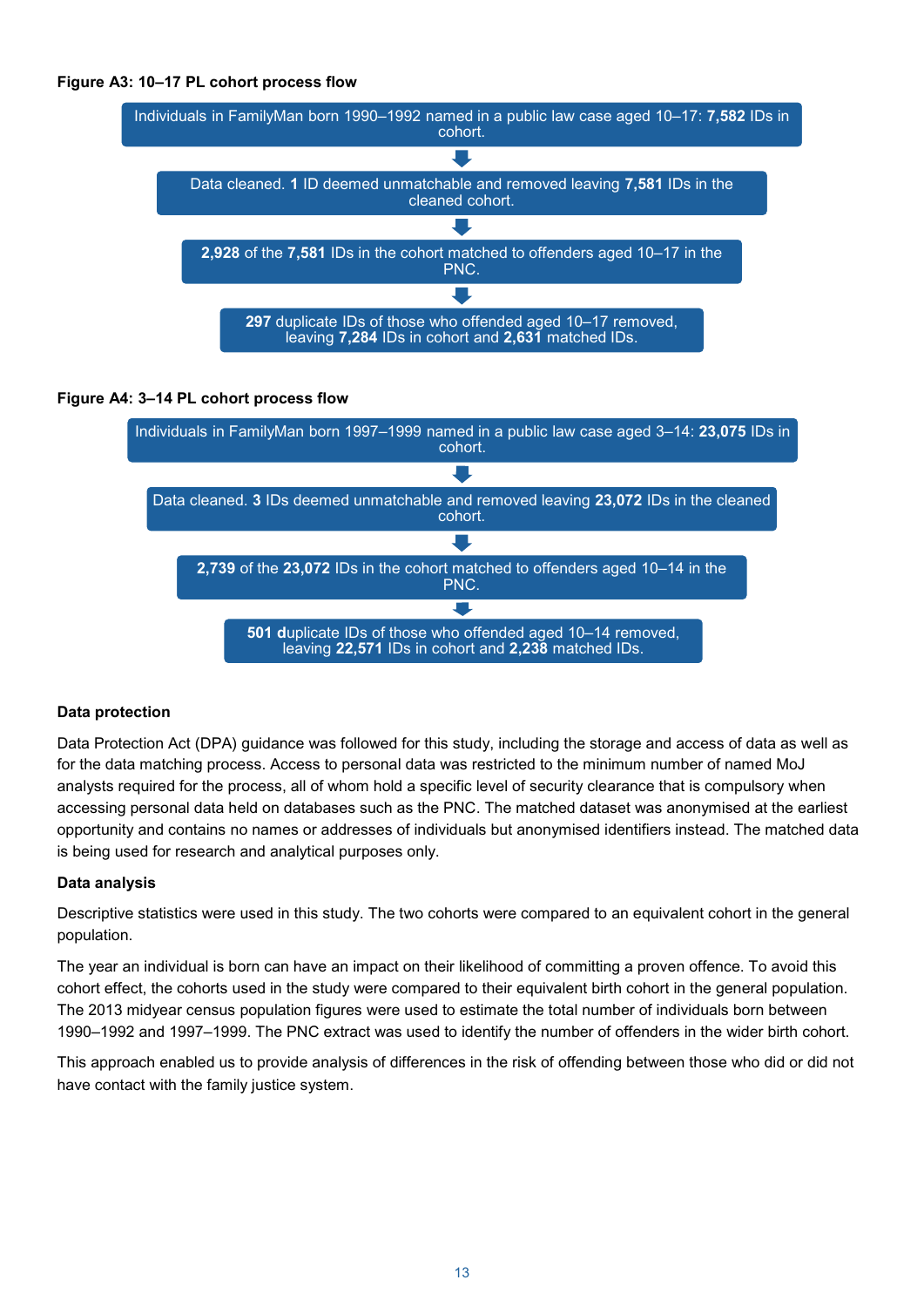#### **Data limitations and interpreting results**

When interpreting results the following limitations should be considered:

- FamilyMan did not include data from all Family Proceedings Courts (FPCs) before 2010. For earlier years, FamilyMan provided data for County Courts and for the FPCs which shared premises and administrative systems with County Courts only. Starting at the end of 2009, an upgrade to the administrative system in all County Courts and FPCs was rolled out nationally. This upgrade was completed in December 2010 following a staggered rollout. The implications are that:
	- $\circ$  Data on all children involved in family law cases are not available. The FamilyMan dataset was used as a representation of the whole family justice system. However, we did not analyse the matched cohort as a proportion of all offenders.
	- $\circ$  There may be a difference in the seriousness of cases heard in the County versus the FPC. As complete data was not available for FPCs before 2010, the older children in our dataset could be subject to more difficult family issues.
- Data entry errors Individuals listed in both the FamilyMan and the PNC datasets can be subject to errors in manual data entry and possible duplication, which may limit the success of data matching and result in double counting some individuals. To improve the quality of the data, any duplicate IDs that were found were removed, and data cleaning and quality assurance was conducted to ensure that all the individuals in the cohorts had information that could be used for matching. However, duplicates were only identified amongst the records that were matched, therefore the proportion of offenders in the cohort may be underestimated.
- Name changes Names recorded in FamilyMan are those given when a case was entered into the system. Subsequent name changes may mean that the listed name in FamilyMan will not necessarily be recorded on the PNC, and could therefore reduce the probability of a match being achieved. Hence, the proportion of offenders in the cohort may be underestimated.
- Focus on older cohorts The analysis set out in this report concentrates on those in contact with the public law system aged three and above. It is important to note that a sizeable minority of children named in a public law case in the data extract were aged two and under (40% in 2013 and 2014, see Figure A5). However, the majority of these children were below the age of criminal responsibility (i.e. 10 years of age), when the data were extracted, and therefore had not had the opportunity to offend.



#### **Figure A5: The age of named children in a public law court case**